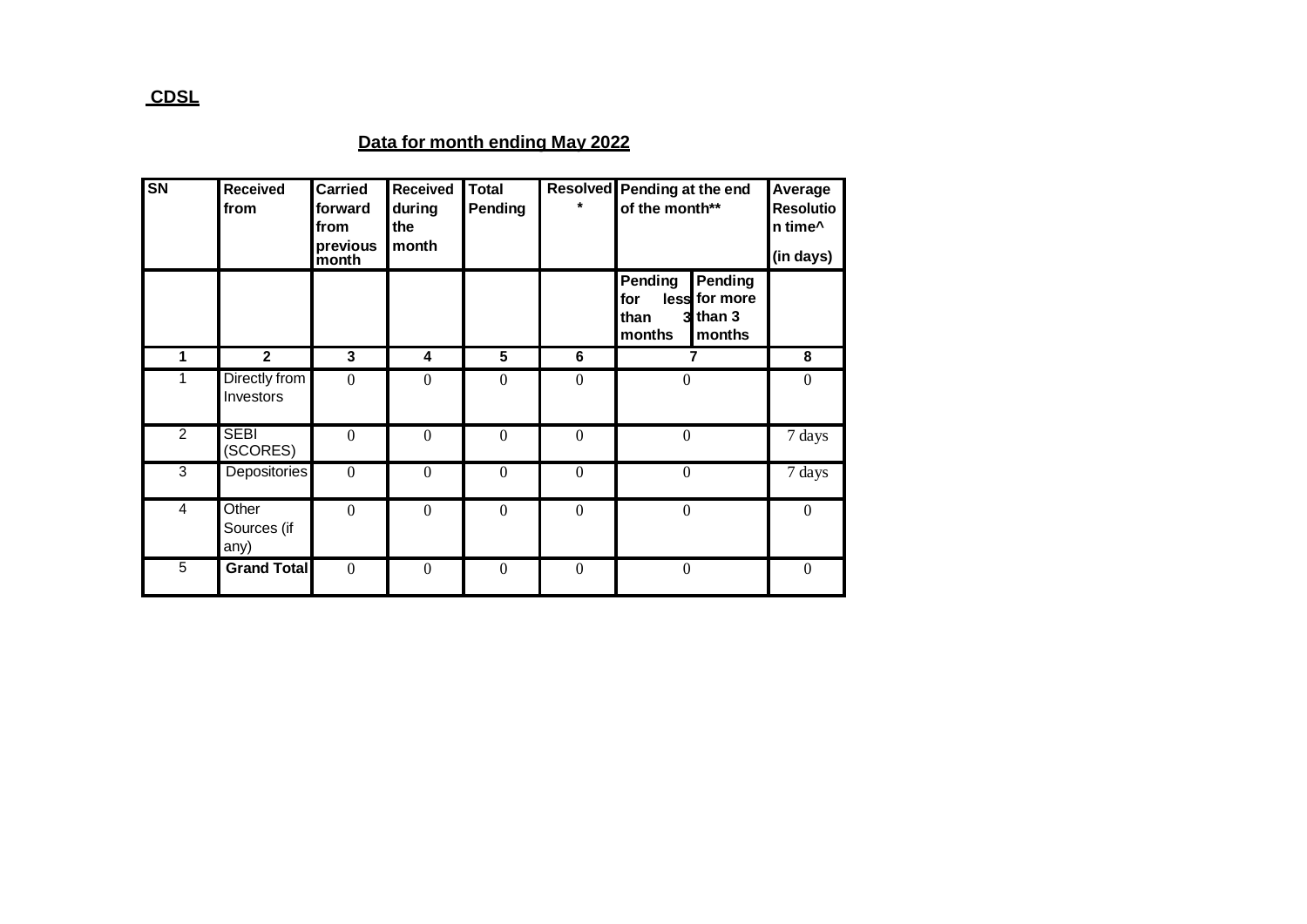## **Trend of monthly disposal of complaints**

| <b>SN</b>       | <b>Month</b>  | <b>Carried</b>   |                | Receive Resolve Pending |                  |
|-----------------|---------------|------------------|----------------|-------------------------|------------------|
|                 |               | forward          | d              | $d^*$                   | $**$             |
|                 |               |                  |                |                         |                  |
|                 |               |                  |                |                         |                  |
|                 |               | from             |                |                         |                  |
|                 |               | previou          |                |                         |                  |
|                 |               | s month          |                |                         |                  |
|                 |               |                  |                |                         |                  |
| 1               | $\mathbf{2}$  | $\mathbf{3}$     | 4              | 5                       | 6                |
| 1               | Apr-22        | $\boldsymbol{0}$ | 1              | 1                       | $\boldsymbol{0}$ |
| $\overline{2}$  | May-22        | $\overline{0}$   | $\overline{0}$ | $\overline{0}$          | $\boldsymbol{0}$ |
| 3               | <b>Jun-22</b> |                  |                |                         |                  |
| 4               | <b>Jul-22</b> |                  |                |                         |                  |
| 5               | Aug-22        |                  |                |                         |                  |
| 6               | Sep-22        |                  |                |                         |                  |
| $\overline{7}$  | Oct-22        |                  |                |                         |                  |
| 8               | <b>Nov-22</b> |                  |                |                         |                  |
| 9               | Dec-22        |                  |                |                         |                  |
| 10              | <b>Jan-23</b> |                  |                |                         |                  |
| $\overline{11}$ | Feb-23        |                  |                |                         |                  |
| $\overline{12}$ | $Mar-23$      |                  |                |                         |                  |
|                 | Grand         | $\boldsymbol{0}$ | 5              | $\overline{5}$          | $\boldsymbol{0}$ |
|                 | <b>Total</b>  |                  |                |                         |                  |

\*Should include complaints of previous months resolved in the current month, if any.

\*\*Should include total complaints pending as on the last day of the month, if any.

^Average resolution time is the sum total of time taken to resolve each complaint in the current